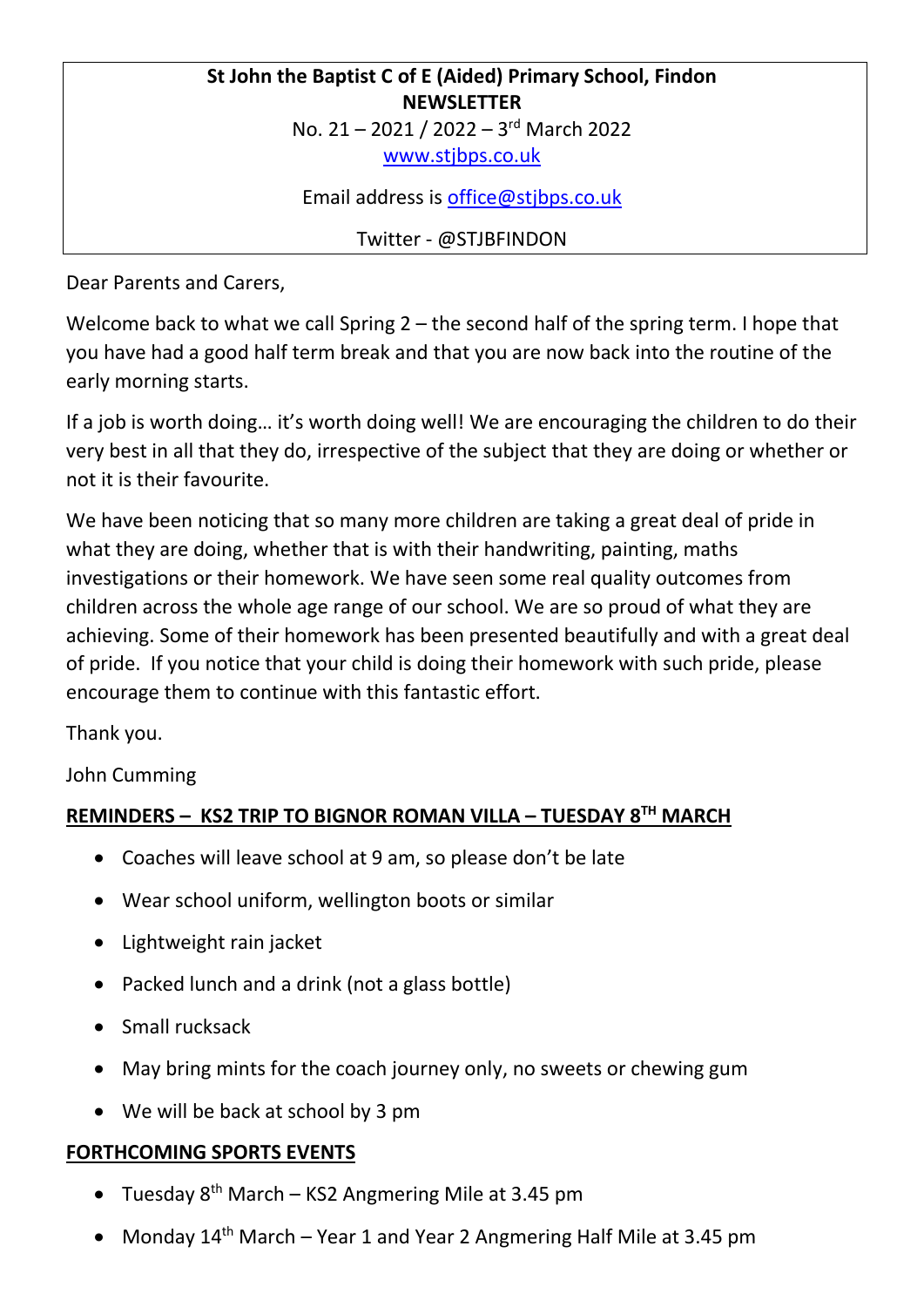## **FANCY A SWIVEL CHAIR FOR THE OFFICE?**

On Monday 7<sup>th</sup> March at 3:20pm, we will be selling blue swivel chairs, which we no longer use, at the foot of the school driveway. It will be on a first come, first served basis. The cost of each chair will be £20, cash only. The money raised will go towards providing resources for the children.

### **COMIC RELIEF – FRIDAY 18TH MARCH – MUFTI DAY**

For Comic Relief this year, the School Council have come up with a variety of fun ways to raise funds for this worthwhile cause.

In addition to a **MUFTI day on Friday, 18th March**, we are delighted to be able to hold a cake sale again. Please bring baked donations to school on the day and be ready to purchase some delicious treats in the school hall at 3.20 pm.

If cakes are not your thing, you could enter our 'funny pet picture competition'. Bring a funny photo of your pet, with an amazing caption to make us giggle. Don't worry if you do not have a pet; draw a picture of a dream pet with a caption. Please attach 20p to your entry and give it to Ms Lyle, week beginning March 14<sup>th</sup>. All entries will be displayed, with prizes for the funniest pictures. Good luck.

#### **A BIG THANK YOU TO OUR PARENTS**

Thank you to Mr Gamble for his kind financial donation from his company director. This is much appreciated. This money will be very well spent on learning resources for the children.

Also, a massive thank you for the very kind and generous gift of the sports bibs from Mr Chris Lambourne from Dominion Garage. The children will look and feel amazing in them as they compete in the various competitions against other schools in the locality. They will be wearing them with pride, next Tuesday 8<sup>th</sup> March in the KS2 Angmering Mile and then the following week Monday 14<sup>th</sup> at the KS1 Angmering Mile.

#### **FOOTBALL REPORT BY JOSHUA**

On Thursday 17th February, St John the Baptist School played against East Preston Junior School at their school. The game had just started when Josh had clonked heads badly with another player, but they were both ok. A few minutes later, William scored an incredible goal from close range. Not long after that, East Preston almost scored, was it not for Dillon's skilful save. A couple of minutes later, Arthur scored a goal with a tremendous long distant shot. The score was now 2-0.

In the second half, East Preston were really starting to get into the game. They had a few attempts to score but none were successful. Towards the end of the game, we had many throw-ins for some reason. On a one-to-one situation with the goal keeper, William scored leaving East Preston helpless. The final score was 3-0.